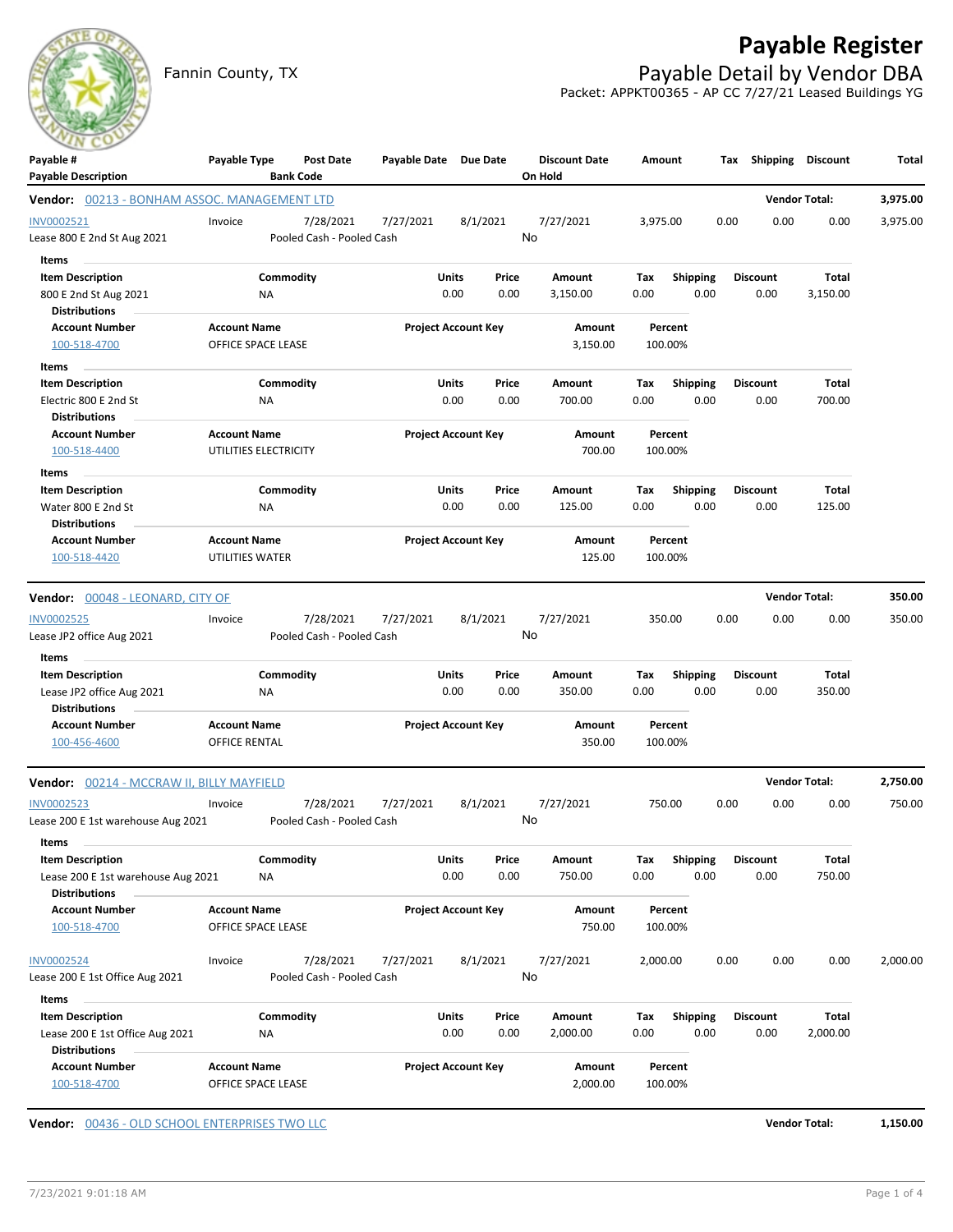| Payable Register                 |                     |                           |                     |                            |                      |          |                 |                 | Packet: APPKT00365 - AP CC 7/27/21 Leased Buildings YG |          |
|----------------------------------|---------------------|---------------------------|---------------------|----------------------------|----------------------|----------|-----------------|-----------------|--------------------------------------------------------|----------|
| Payable #                        | <b>Payable Type</b> | <b>Post Date</b>          | <b>Pavable Date</b> | <b>Due Date</b>            | <b>Discount Date</b> | Amount   |                 | Shipping<br>Tax | <b>Discount</b>                                        | Total    |
| <b>Payable Description</b>       |                     | <b>Bank Code</b>          |                     |                            | On Hold              |          |                 |                 |                                                        |          |
| <b>INV0002522</b>                | Invoice             | 7/28/2021                 | 7/27/2021           | 8/1/2021                   | 7/27/2021            | 1.150.00 |                 | 0.00            | 0.00<br>0.00                                           | 1,150.00 |
| Lease 108 E Sam Rayburn Aug 2021 |                     | Pooled Cash - Pooled Cash |                     |                            | No                   |          |                 |                 |                                                        |          |
| <b>Items</b>                     |                     |                           |                     |                            |                      |          |                 |                 |                                                        |          |
| <b>Item Description</b>          |                     | Commodity                 |                     | Price<br><b>Units</b>      | Amount               | Tax      | <b>Shipping</b> | <b>Discount</b> | Total                                                  |          |
| Lease 108 E Sam Rayburn Aug 2021 | <b>NA</b>           |                           |                     | 0.00<br>0.00               | 1,150.00             | 0.00     | 0.00            | 0.00            | 1,150.00                                               |          |
| <b>Distributions</b>             |                     |                           |                     |                            |                      |          |                 |                 |                                                        |          |
| <b>Account Number</b>            | <b>Account Name</b> |                           |                     | <b>Project Account Key</b> | Amount               |          | Percent         |                 |                                                        |          |
| 100-518-4700                     | OFFICE SPACE LEASE  |                           |                     |                            | 1,150.00             |          | 100.00%         |                 |                                                        |          |
|                                  |                     |                           |                     |                            |                      |          |                 |                 |                                                        |          |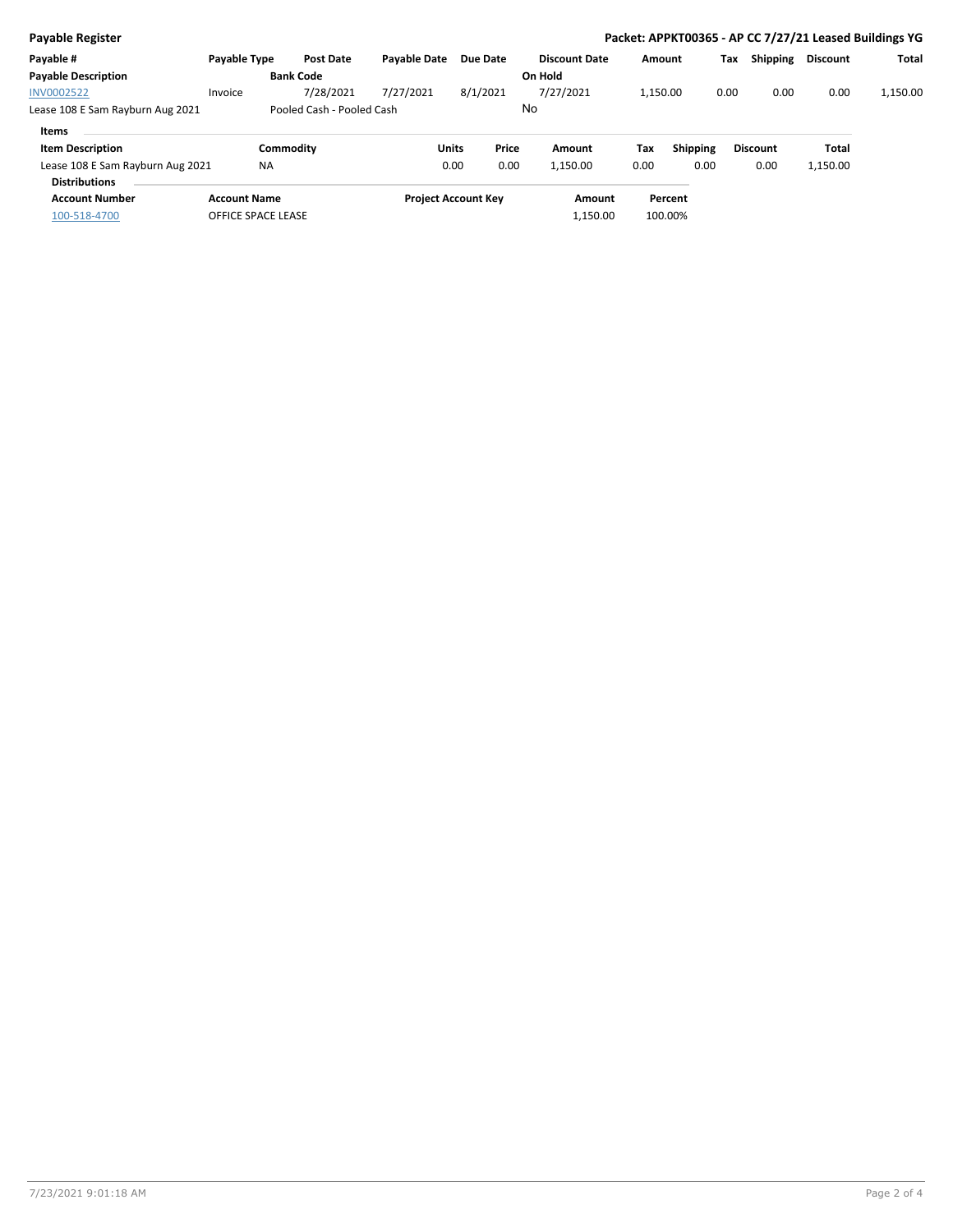## Payable Summary

| Type    | Count               | Gross    | Tax  | <b>Shipping</b> | <b>Discount</b> | <b>Total</b> | <b>Manual Payment</b> | <b>Balance</b> |
|---------|---------------------|----------|------|-----------------|-----------------|--------------|-----------------------|----------------|
| Invoice |                     | 8.225.00 | 0.00 | 0.OC            | 0.00            | 8.225.00     | 0.00                  | 8.225.00       |
|         | <b>Grand Total:</b> | 8.225.00 | 0.00 | 0.00            | 0.00            | 8,225.00     | 0.00                  | 8,225.00       |